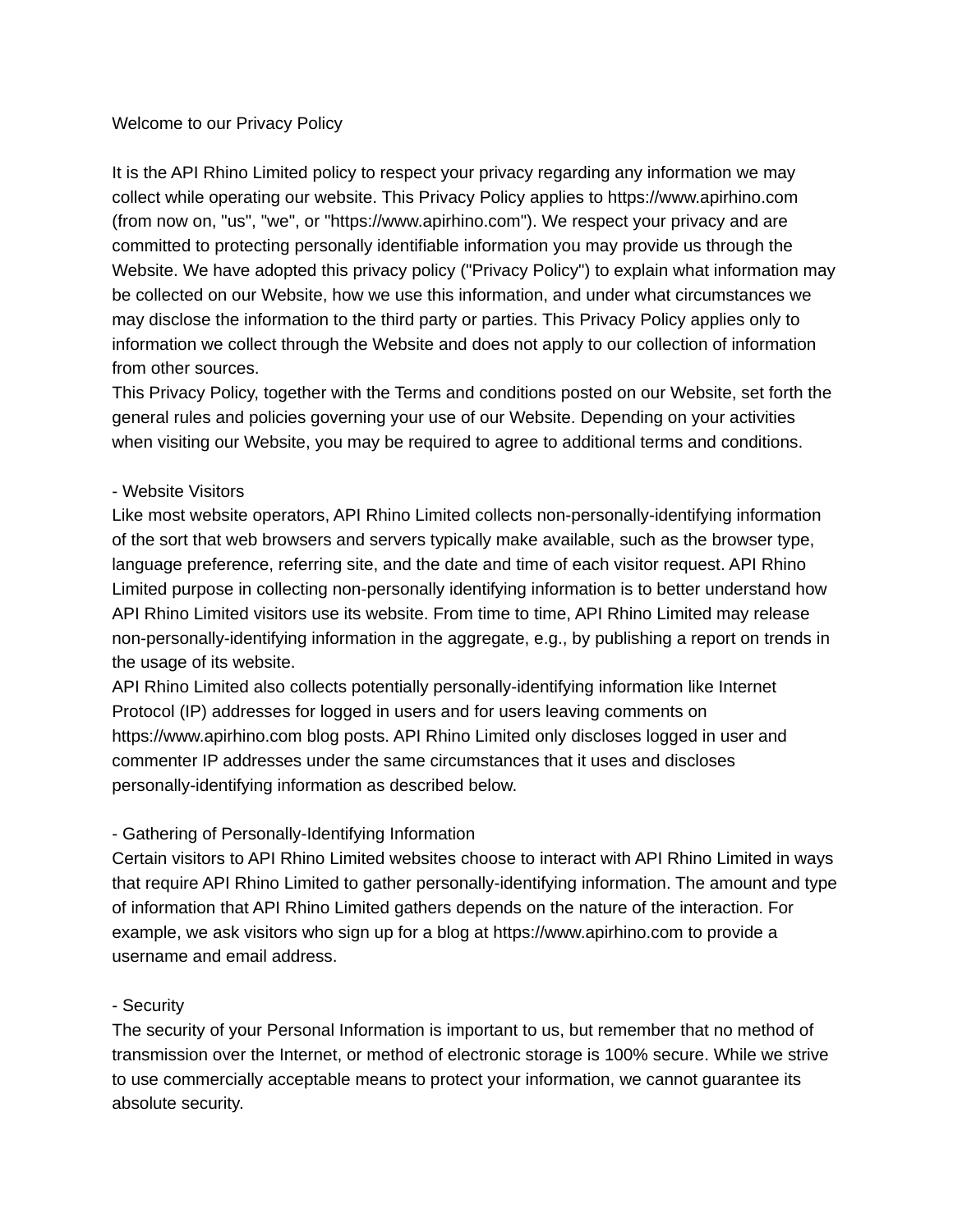#### - Advertisements

Ads appearing on our website may be delivered to users by advertising partners, who may set cookies. These cookies allow the ad server to recognize your computer each time they send you an online advertisement to compile information about you or others who use your computer. This information allows ad networks to, among other things, deliver targeted advertisements that they believe will be of most interest to you. This Privacy Policy covers the use of cookies by API Rhino Limited and does not cover the use of cookies by any advertisers.

### - Links To External Sites

Our Service may contain links to external sites that are not operated by us. If you click on a third party link, you will be directed to the third party's site. We strongly advise you to review the Privacy Policy and terms and conditions of every site you visit.

We have no control over, and assume no responsibility for the content, privacy policies or practices of any third party sites, products or services.

# - Protection of Certain Personally-Identifying Information

API Rhino Limited discloses potentially personally-identifying and personally-identifying information only to those of its employees, contractors and affiliated organizations that (i) need to know that information in order to process it on API Rhino Limited behalf or to provide services available at API Rhino Limited website, and (ii) that have agreed not to disclose it to others. Some of those employees, contractors and affiliated organizations may be located outside of your home country; by using API Rhino Limited website, you consent to the transfer of such information to them. API Rhino Limited will not rent or sell potentially personally-identifying and personally-identifying information to anyone. Other than to its employees, contractors and affiliated organizations, as described above, API Rhino Limited discloses potentially personally-identifying and personally-identifying information only in response to a subpoena, court order or other governmental request, or when API Rhino Limited believes in good faith that disclosure is reasonably necessary to protect the property or rights of API Rhino Limited, third parties or the public at large.

If you are a registered user of https://www.apirhino.com and have supplied your email address, API Rhino Limited may occasionally send you an email to tell you about new features, solicit your feedback, or just keep you up to date with what's going on with API Rhino Limited and our products. We primarily use our blog to communicate this type of information, so we expect to keep this type of email to a minimum. If you send us a request (for example via a support email or via one of our feedback mechanisms), we reserve the right to publish it in order to help us clarify or respond to your request or to help us support other users. API Rhino Limited takes all measures reasonably necessary to protect against the unauthorized access, use, alteration or destruction of potentially personally-identifying and personally-identifying information.